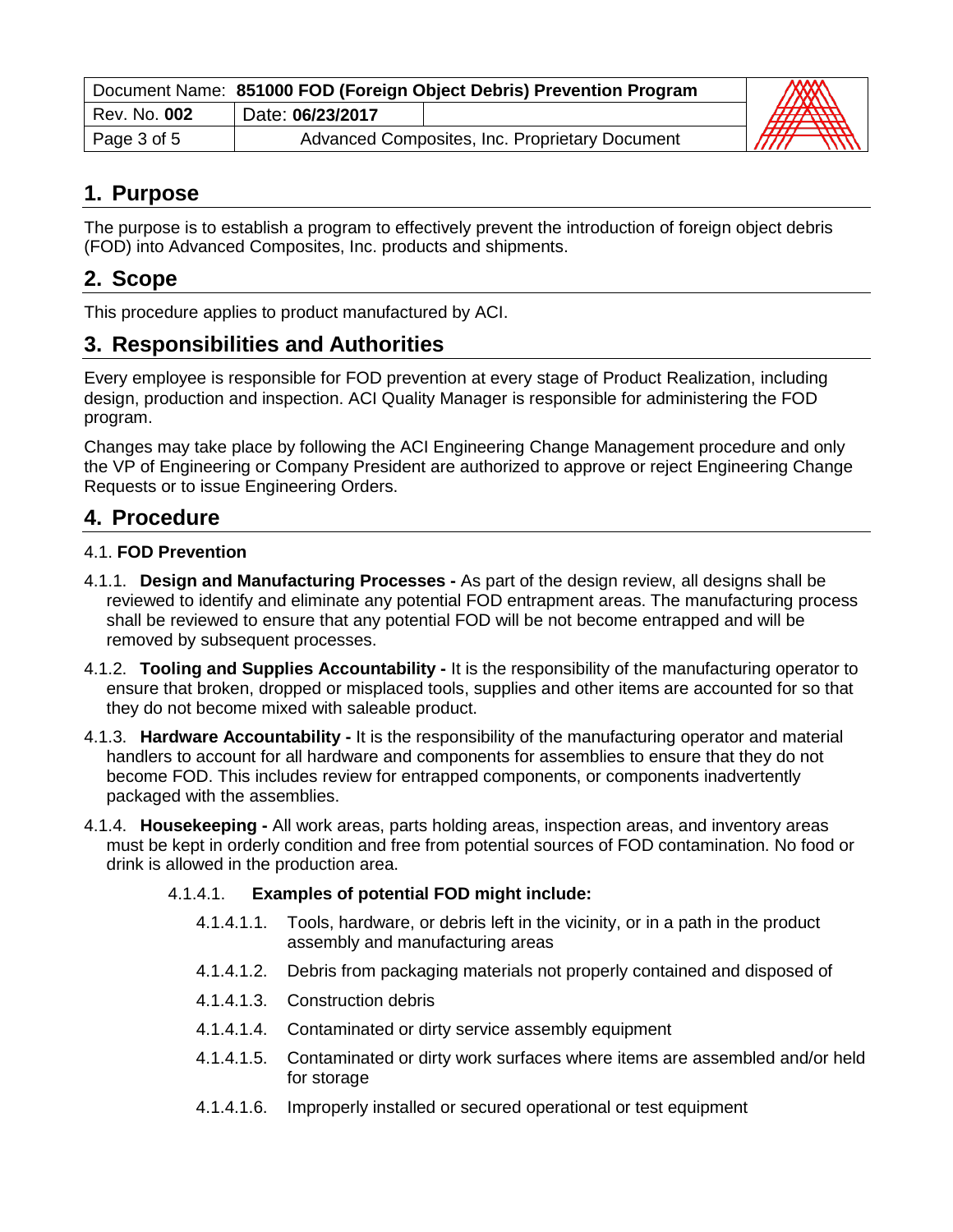|              | Document Name: 851000 FOD (Foreign Object Debris) Prevention Program |  |                                      |
|--------------|----------------------------------------------------------------------|--|--------------------------------------|
| Rev. No. 002 | Date: 06/23/2017                                                     |  | MAN<br><b>AHAW</b><br>$\overline{H}$ |
| Page 4 of 5  | Advanced Composites, Inc. Proprietary Document                       |  | //////                               |

- 4.1.4.1.7. Fluid leaks
- 4.1.4.1.8. Personal items such as badges, hats, pins, pens, pencils, cell phones, keys, etc. that may be carried loose on a person or in their pockets
- 4.1.5. **Material Handling and Parts Protection -** All parts shall be appropriately protected during material movement and handling to prevent the introduction of FOD. Parts and components in inventory shall be suitably packaged to prevent FOD contamination. If, for any reason, an employee suspects that parts have been subjected to potential FOD contamination they shall report this to the manufacturing manager or quality manager for review and disposition.
- 4.1.6. **FOD Sensitive Area -** If for certain projects it is deemed necessary by management, the company may decide to setup a 'FOD Sensitive Area'. These areas will have access restricted to specific employees and to specific articles that are allowed in the area. This may be deemed necessary for certain projects that are considered highly sensitive or susceptible to FOD.
- 4.1.7. **Supplier FOD Prevention -** The applicable requirements of this procedure shall be flowed down to all suppliers engaged in any work where the potential exists for FOD contamination of saleable product. FOD contamination identified during receiving inspection shall be handled in accordance with *870000 ACI Control of Nonconforming Product Procedure*.

## **5. FOD Program Management**

- 5.1. **Training -** Training on FOD prevention shall be conducted annually for all affected employees. Training records shall be maintained.
- 5.2. **Performance Measurement -** ACI shall review the effectiveness of this program on a periodic basis. The review shall include data on FOD incidents, any corrective or preventive measures that have been implemented or are required to be implemented, and the effectiveness of FOD prevention training.
- 5.3. **Corrective Action-** Any FOD identified will be controlled per *870000 ACI Control of Nonconforming Product Procedure*. The root cause must be determined and corrective action implemented and documented as appropriate.

# **6. Records**

6.1. Records will be maintained per document *753002 ACI Records Control Procedure*.

# **7. Definitions**

7.1. FOD – Foreign Object Debris

#### **8. Related Documents**

- *8.1. 870000 ACI Control of Nonconforming Product (current revision)*
- *8.2. 753002 ACI Records Control Procedure (current revision)*
- *8.3. 102000 ACI Corrective Action Procedure (current revision)*

## **9. Safety Requirements**

9.1. NA